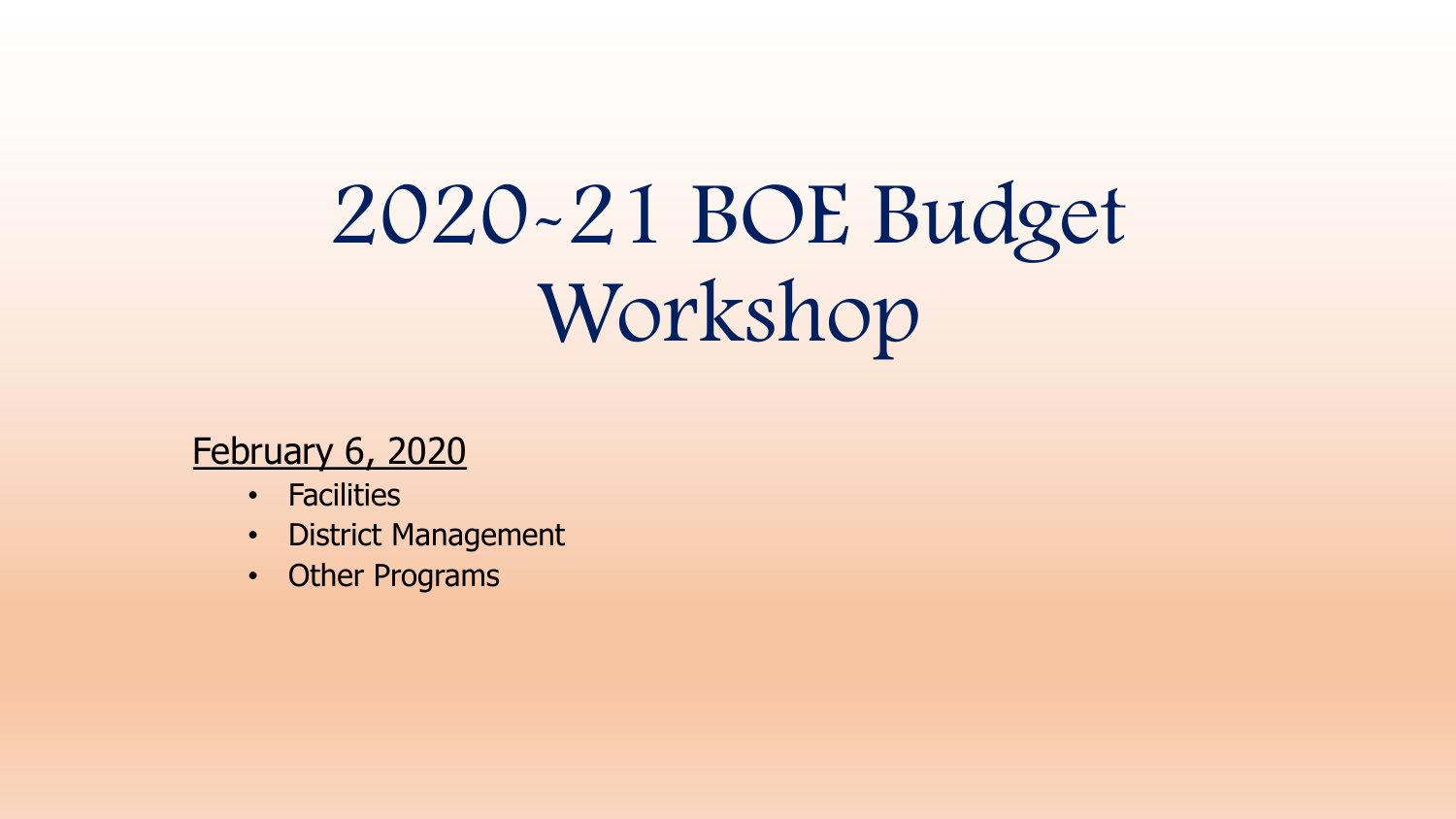### District Management Highlights

- Salaries and Benefits Substitutes
- Technology
- Professional Learning and Curriculum
- Library & Media Services
- Administration
- Facility Maintenance (including Energy)
- Transportation
- Transfers to Other Programs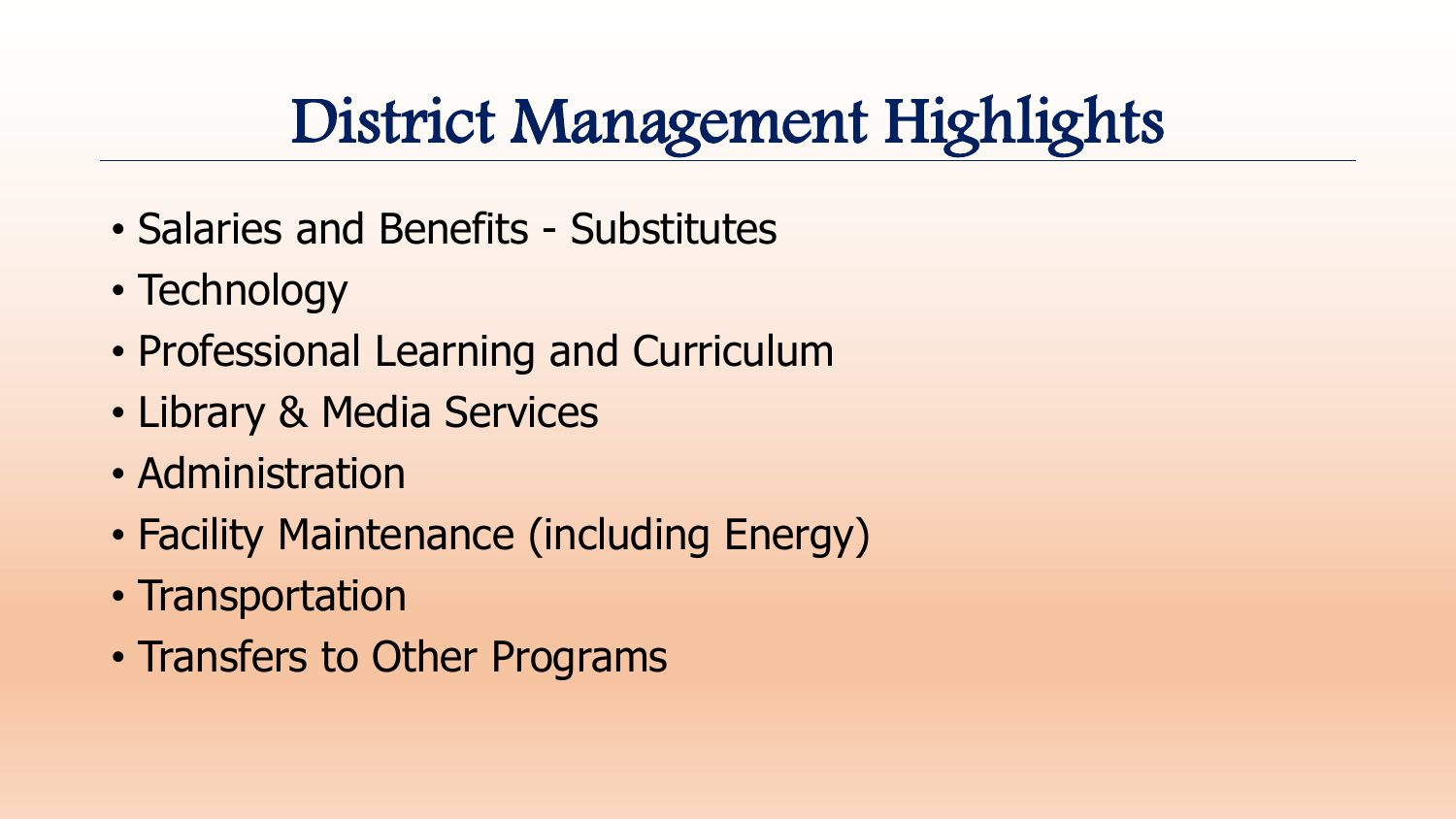#### Reductions

- Health Insurance (\$465,420)
- Post Retirement Trust Fund (\$109,870)
- Early Retirement (\$65,630)
- Equipment Repair/Equipment Maintenance (\$10,310)
- Transfer to Capital (\$200,000)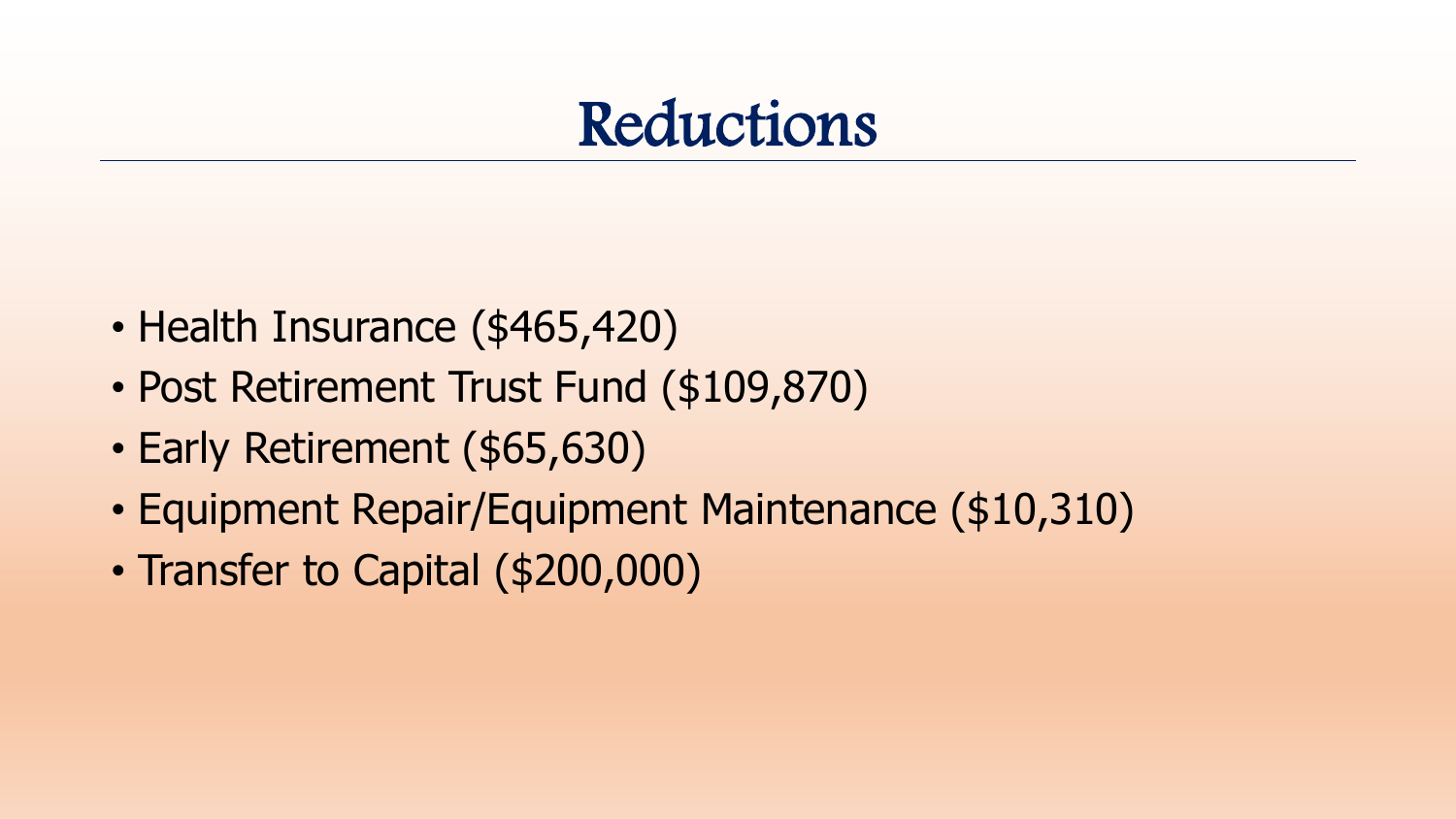#### Increases

• Shared Finance/IT Services \$155,950 (includes new financial software) • Municipal Employee Retirement System  $$128,120$ • Transportation **\*63,290** • Substitutes \$59,630 • Building Repairs **\$39,000** • Energy  $$25,690$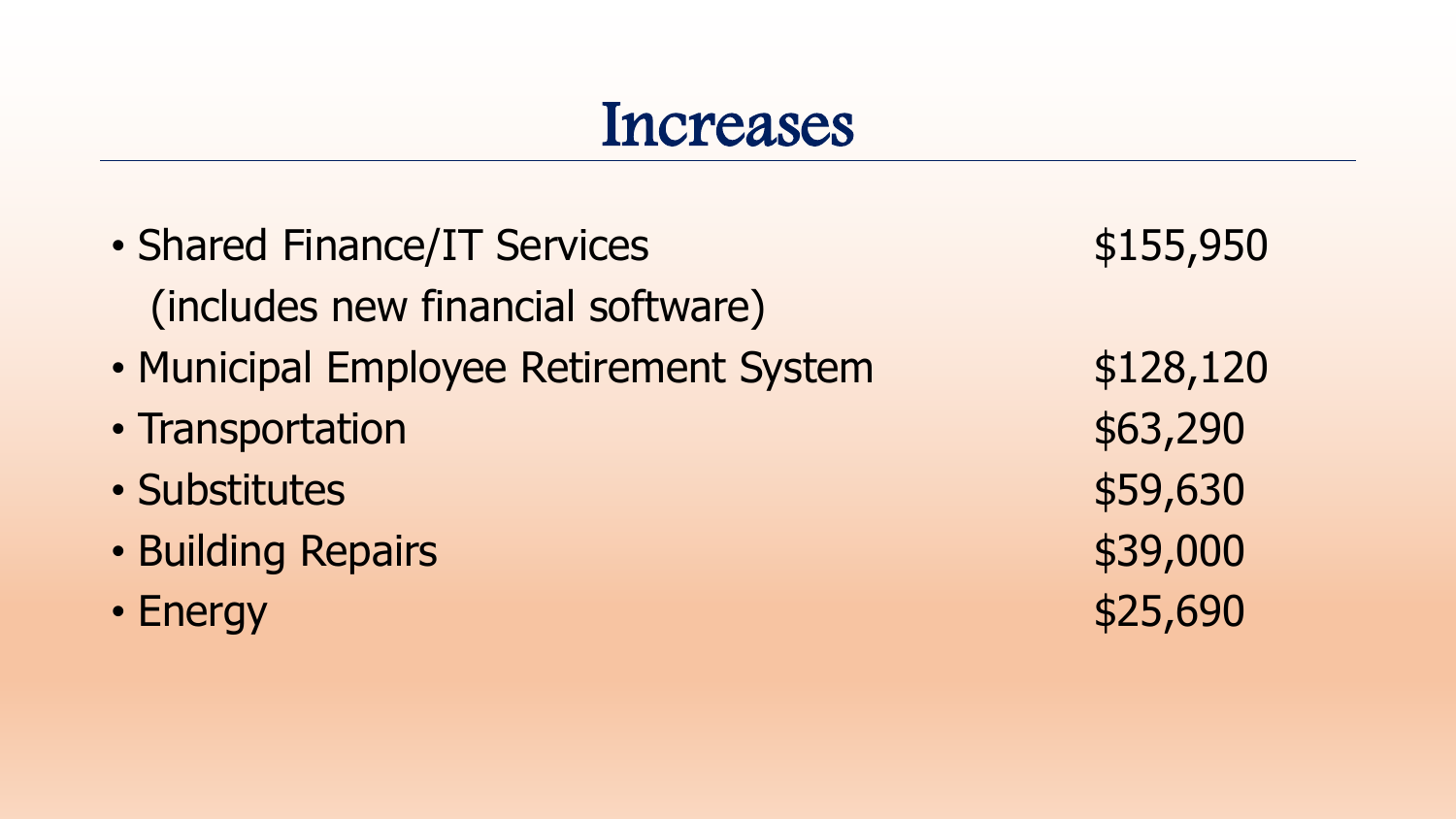#### General Instruction - Substitutes Budget Highlights

- Certified and non-certified substitute coverage
- Impact of minimum wage
	- Short-term teacher substitutes will earn \$90 a day
	- Para-educator substitutes will earn \$12 an hour

Total projected increase \$59,630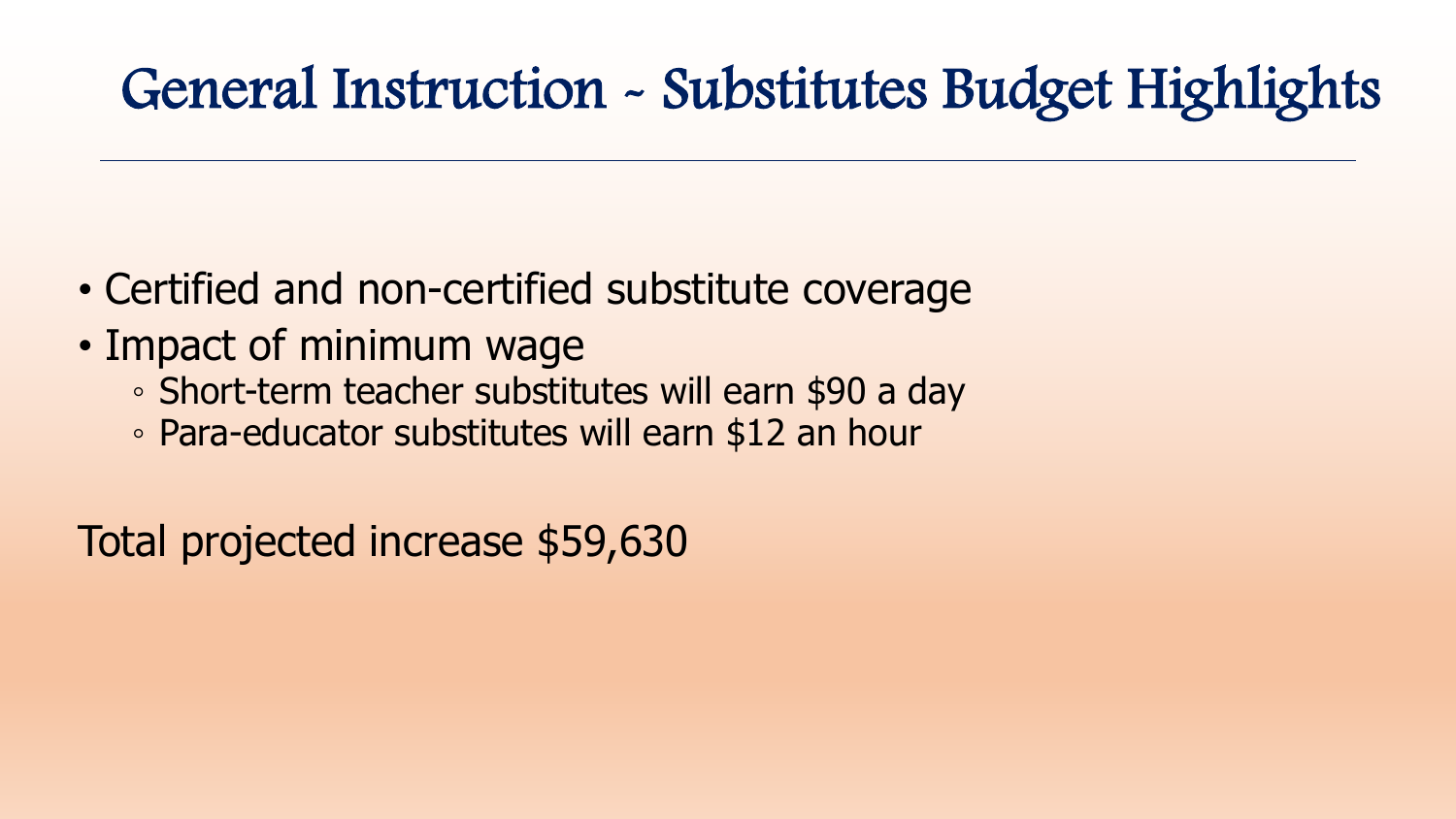# Information Technology - Budget Development

- Examined expenditures from the past three years.
- Considered program needs based on school and district goals and staff feedback.
- Reviewed current equipment status and potential future replacement needs. Only replace equipment if necessary. High accuracy in predicting replacements.
- Reviewed current vendors, purchases, subscriptions, and pricing. Aggressively negotiate and push on pricing on all items including leveraging open-source and free to education technology.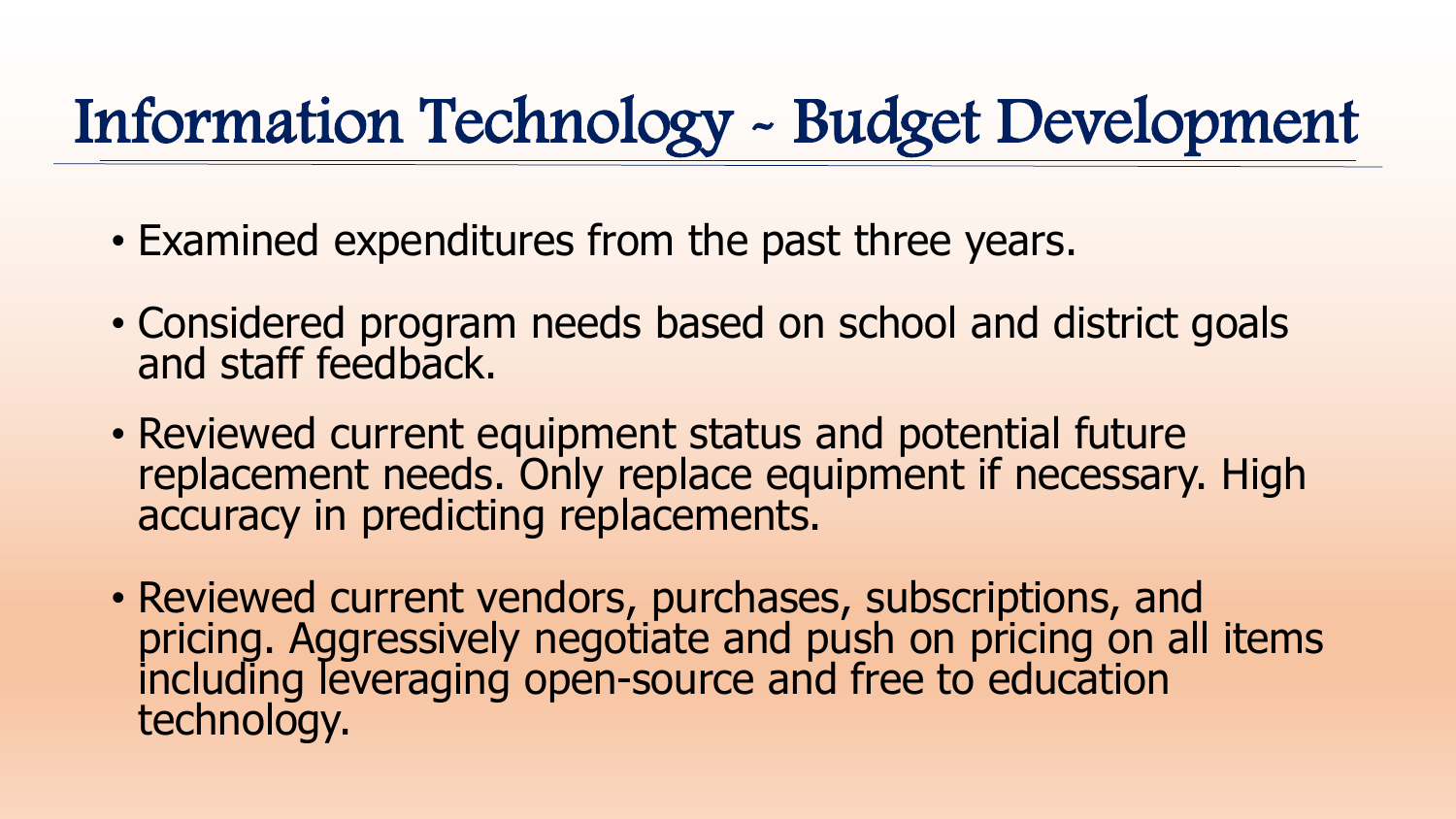# Information Technology - Budget Highlights

#### **Computer Education Budget**

- Computer Education codes listed under District Management
	- Reflects actual expenditures & efficient accounting.
	- Technology is often shared across users/locations & is network-based.
- No increase for 2020-2021 budget (non-staffing budget)
	- Reduction in supplies due to use of copy machines for printing.
	- Reduction in maintenance contracts.
	- Increase in some software subscriptions and equipment.
- Shared services
	- 0.5 increase in clerical position.
	- Implementation of financial management software.
	- COLA budgeting of salary costs.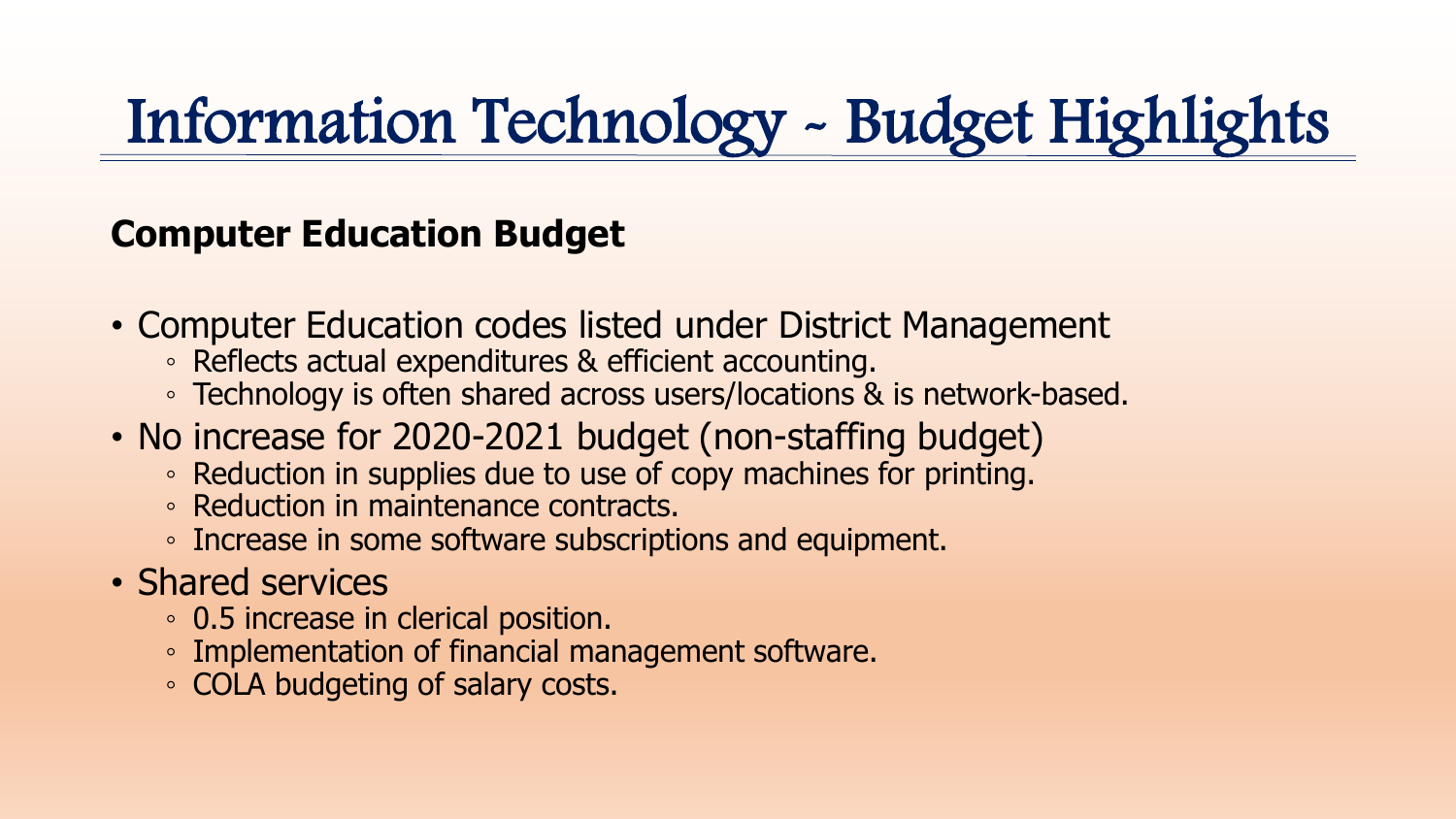# Information Technology - Budget Highlights

#### **Capital Improvement Budget**

- Remain at \$150,000 for 2020-2021 budget (no increase).
- Purchases are not permanently fixed to the building (flexibility).
- Highlights of Current Budget Year (2019-20)
	- Whole Classroom Instructional Projection/Display
	- UPS Voltage Filtering and Continuity
	- School Security
	- Internet/Bandwidth/Online Infrastructure/Software
	- Classroom Equipment Replacement/Deployment
- Focus for Next Budget Year (2020-21)
	- School Security
	- Virtual Cloud Computing Servers / Infrastructure
	- Fiber-Optic Transport Line Equipment
	- Classroom Equipment Replacement/Deployment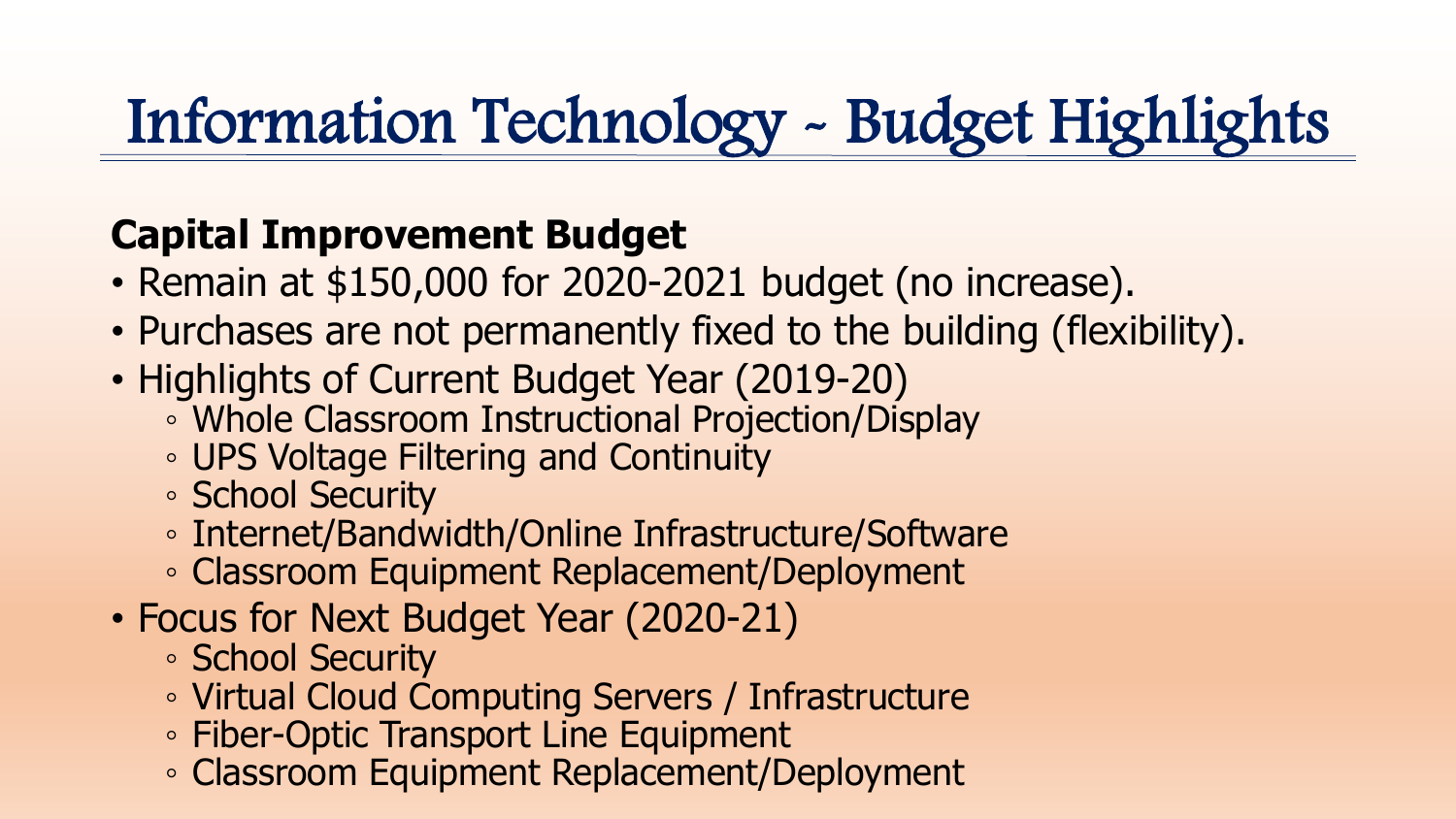# Curriculum Development - Budget Highlights

- Implement summer curriculum and instruction institute
- Continue to expand student-centered instructional and assessment practices
- Teacher Contract Stipends reflect the negotiated allowance for student programs on weekends and other activities

Total projected increase \$3,950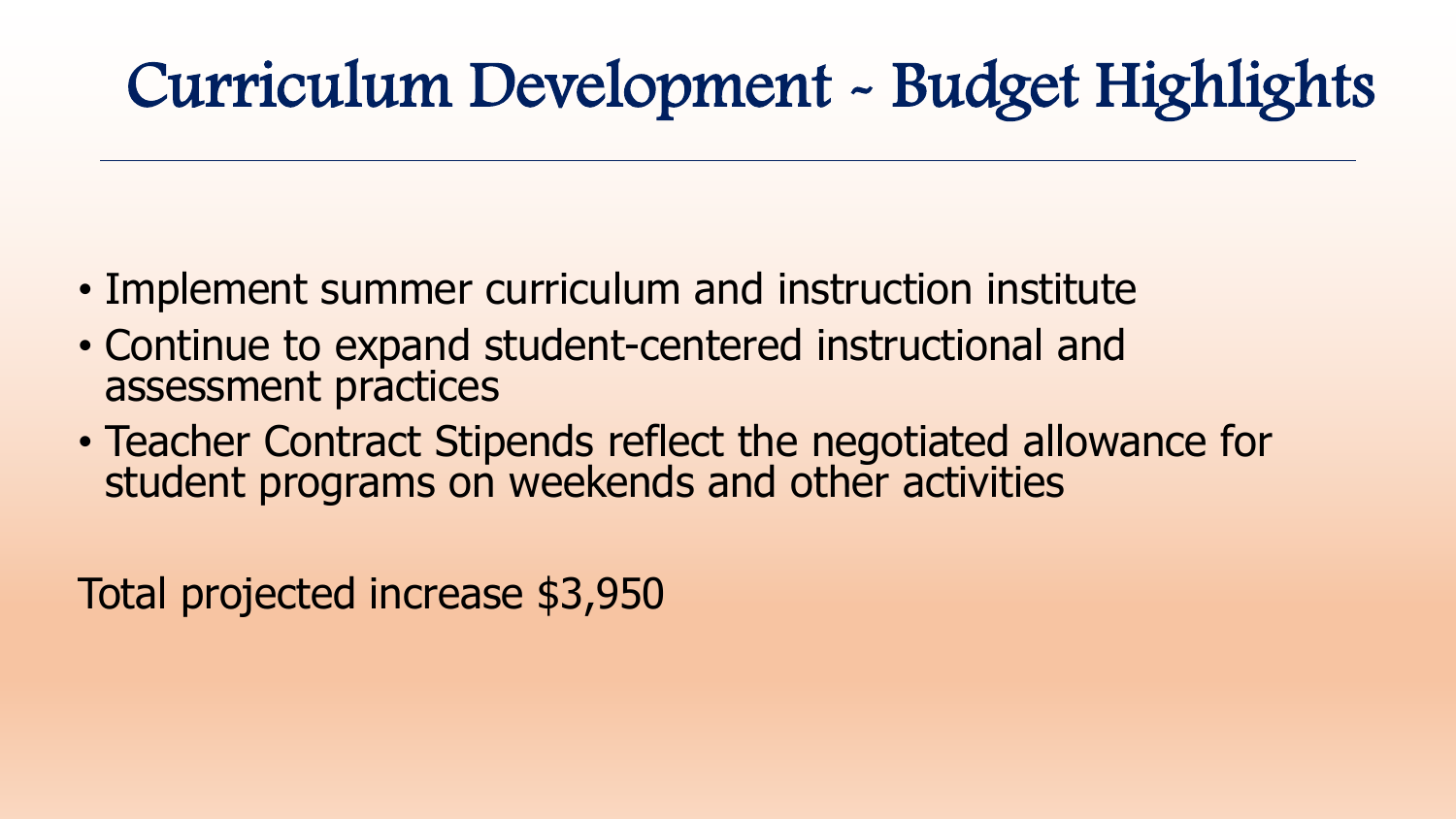# Media Services & Library - Budget Highlights

- Staffing No change
	- Elementary Professional Librarians
	- Collaboration with IT Staff & Mansfield Public Library Staff
- Literacy Support (digital and print)
	- Promoting popular/current fiction, high-interest nonfiction, ebooks
	- Focus on digital citizenship, research, evaluating information, and<br>databases
	- Sustained increased circulation of books and ILL across the district
- Collection Maintenance
	- Increase in budget to purchase new books due to rising costs
	- Begin consolidation and transition of three elementary libraries to one

Total projected increase \$1,390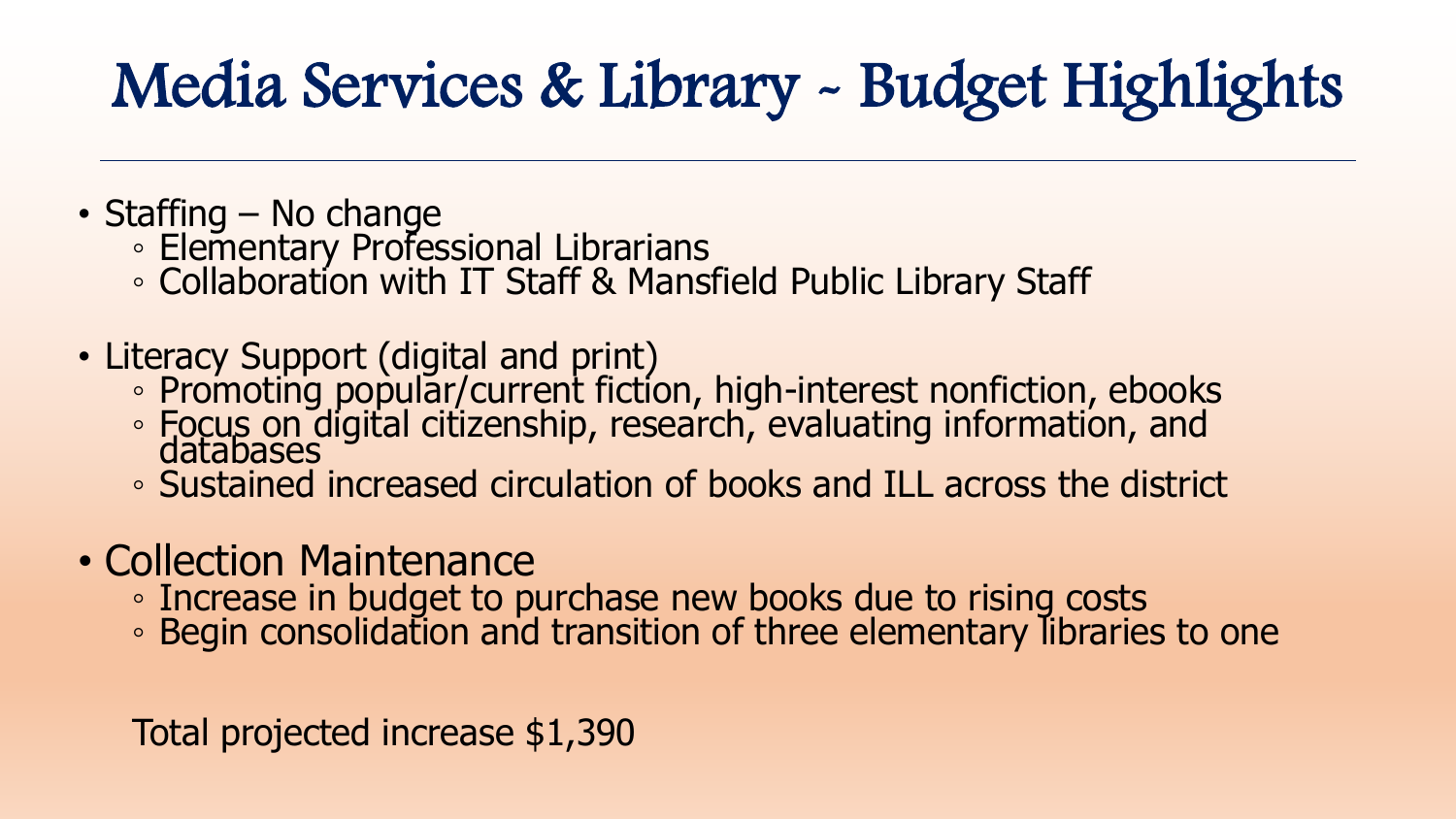### Board of Education - Budget Highlights

- Audit & Legal Services
- Salaries & Wages for retirement benefits, unsettled contracts & separation benefits
	- Reduction in early retirement costs (\$65,630)
	- Contingency for unsettled contracts \$133,100
	- Contingency teaching position for potential enrollment change \$63,820
	- Two contingency Special Ed paraprofessionals \$64,990

Total projected increase \$42,520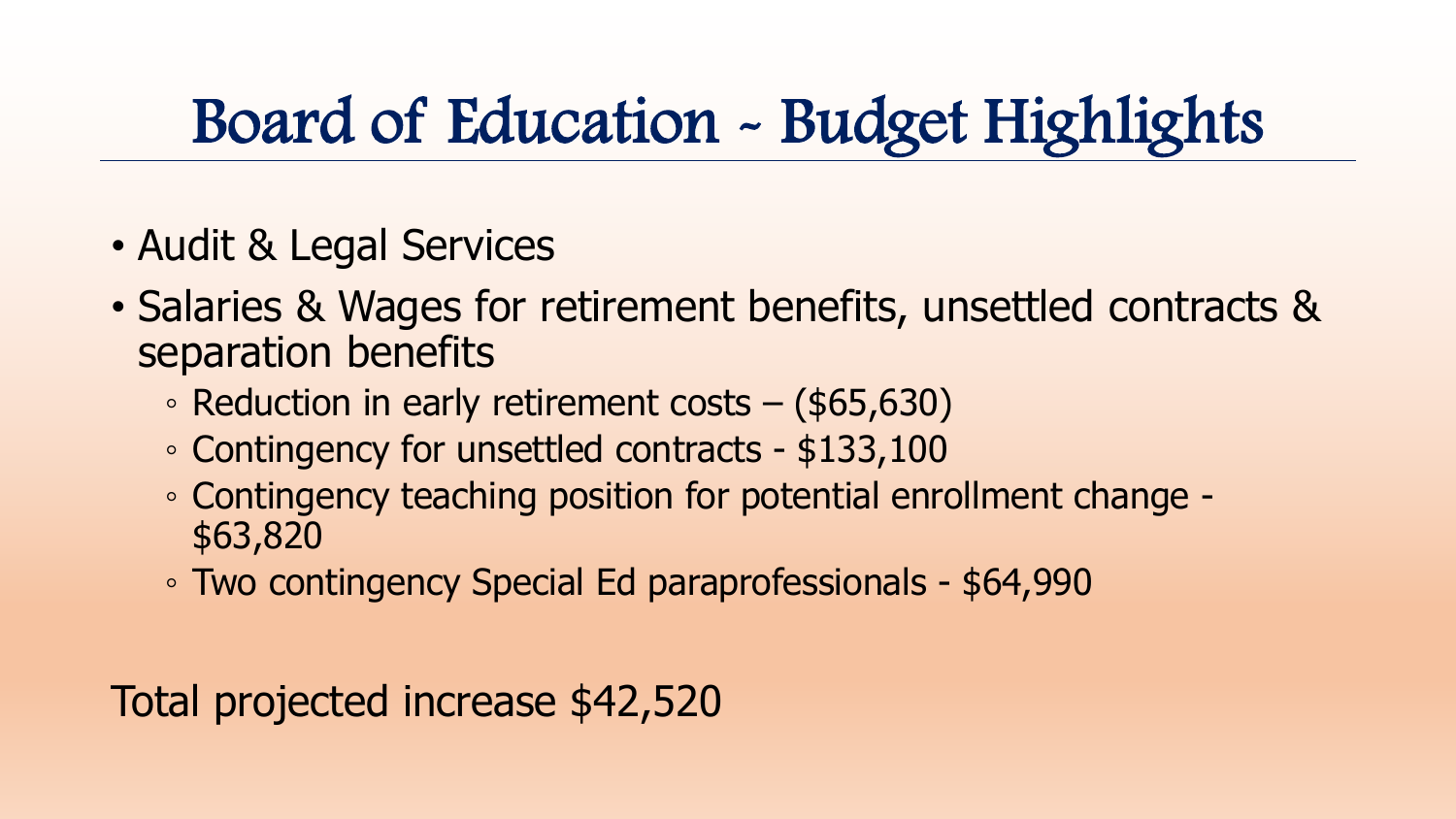### Superintendent's Office - Budget Highlights

- Advance student-centered practices
- Communications with the public
	- Shared communications position with the town \$32,500

Total projected increase \$32,940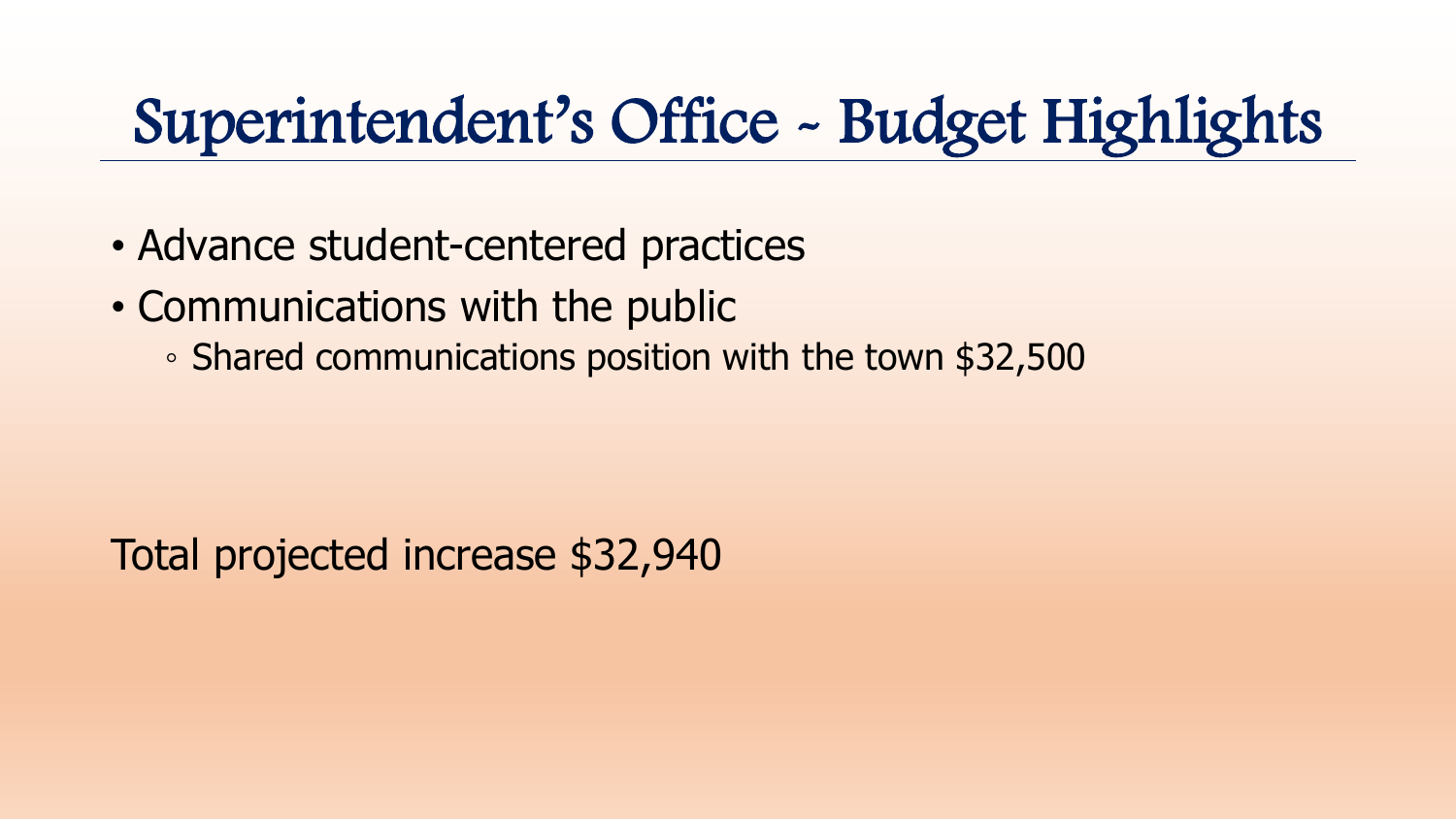### Business Management - Budget Highlights

- Shared Financial Services and Shared IT Services per cooperative agreement
- General Liability Insurance
- Copier Management
- Significant change is a one-time cost to upgrade the Human Resource/Financial Management Software. \$135,000 reflects the Board's share

Total projected increase \$158,570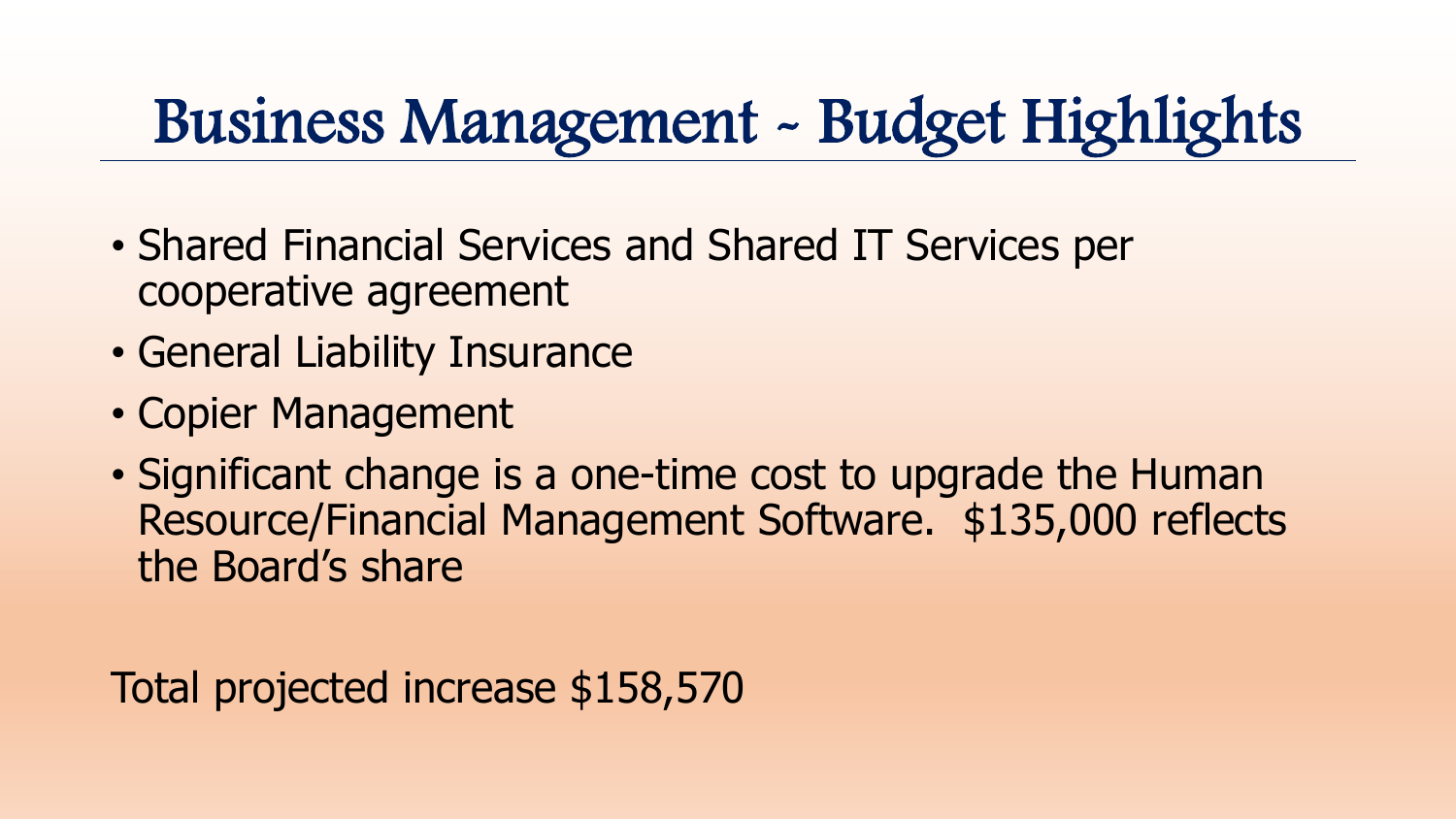### School Facility Needs 2020-2023

| <b>Requests: Items to Budget</b>                                                                        |                                      |            | <b>First three years</b> |            |                       |                     |                |  |                     |            | (The figures shown are estimates based<br>on current market prices) Beyond 2022 |                |       |                     |              |
|---------------------------------------------------------------------------------------------------------|--------------------------------------|------------|--------------------------|------------|-----------------------|---------------------|----------------|--|---------------------|------------|---------------------------------------------------------------------------------|----------------|-------|---------------------|--------------|
| <b>Mansfield Middle School</b>                                                                          | 2019/2020<br><b>Operating Budget</b> |            |                          | 2020/2021  |                       |                     | 2021/2022      |  | 2022/2023           |            | <b>Priority One</b>                                                             |                |       | <b>Priority Two</b> |              |
| <b>Carpeting Upgrades</b>                                                                               | \$                                   | 15,000.00  |                          |            |                       | \$                  | 10,000.00      |  | \$.                 | 10,000.00  |                                                                                 |                |       |                     |              |
| <b>Electrical System Upgrades</b>                                                                       |                                      |            |                          |            |                       |                     |                |  |                     |            |                                                                                 |                |       | \$                  | 440,000.00   |
| <b>Exterior Door Replacement</b>                                                                        | \$                                   | 30,000.00  |                          |            |                       | \$                  | 30,000.00      |  | $\frac{1}{2}$       | 30,000.00  |                                                                                 |                |       |                     |              |
| Folding Divider Walls Rms 99/100, 104/105,<br>203/204, 308/309 Replace                                  | $\zeta$                              | 30,000.00  |                          |            |                       | \$                  | 32,000.00      |  | $\ddot{\mathbf{S}}$ | 34,000.00  |                                                                                 |                |       |                     |              |
| Generator Upgrade Replacement                                                                           |                                      |            |                          |            |                       | \$                  | 350,000.00     |  |                     |            |                                                                                 |                |       |                     |              |
| Install Sprinkler System best practice only<br>required when doing major renovations \$7 per<br>sq. Ft. |                                      |            |                          |            |                       |                     |                |  |                     |            |                                                                                 |                |       | \$                  | 840,000.00   |
| Kitchen Upgrades (Exhaust for Dishwasher)                                                               |                                      |            |                          |            |                       |                     |                |  |                     |            |                                                                                 |                |       | $\ddot{\mathsf{S}}$ | 150,000.00   |
| New Elevator (ADA Compliant)                                                                            |                                      |            |                          |            |                       |                     |                |  |                     |            | \$                                                                              | 250,000.00     |       |                     |              |
| <b>Outside Transite Soffit Replacement</b>                                                              |                                      |            |                          |            |                       |                     |                |  |                     |            |                                                                                 |                |       | \$                  | 300,000.00   |
| Reconfigure Gym unit with Air Conditioning                                                              |                                      |            |                          |            |                       | \$                  | 175,000.00     |  |                     |            |                                                                                 |                |       |                     |              |
| Replace Electric Hot Water Heaters with On<br><b>Demand Heating</b>                                     | $\frac{1}{2}$                        | 25,000.00  |                          |            |                       | \$                  | 25,000.00      |  |                     |            |                                                                                 |                |       |                     |              |
| Replacement of Auditorium (Air Conditioning)                                                            |                                      |            | Ś.                       | 150,000.00 |                       |                     |                |  |                     |            |                                                                                 |                |       |                     |              |
| Roof Replacement, Upkeep / Repairs                                                                      |                                      |            |                          | 35,000.00  | $\mathbf{\mathsf{S}}$ | \$                  | 3,000,000.00   |  |                     |            |                                                                                 |                |       |                     |              |
| Room Cabinet / Counter Replacements                                                                     | Ś                                    | 35,000.00  |                          |            |                       | \$                  | 35,000.00      |  | $\mathsf{S}$        | 35,000.00  | \$                                                                              | 35,000.00      |       | \$                  | 35,000.00    |
| Schools Clock system (Master Clock)                                                                     | Ś                                    | 45,000.00  |                          |            |                       |                     |                |  |                     |            |                                                                                 |                |       |                     |              |
| Sealing of Brick Veneer                                                                                 | Ś                                    | 15,000.00  |                          |            |                       | \$                  | 15,000.00      |  | $\varsigma$         | 15,000.00  | \$                                                                              | 15,000.00      |       |                     |              |
| VCT Floor Tile 90,000 sq. ft at \$3 per foot                                                            | Ś.                                   | 12,000.00  |                          |            |                       | $\ddot{\mathsf{S}}$ | 12,000.00      |  | Ś.                  | 12,000.00  | \$                                                                              | 270,000.00     |       |                     |              |
| <b>Window Replacements</b>                                                                              |                                      |            |                          |            |                       |                     |                |  |                     |            | \$                                                                              | 450,000.00     | $* *$ |                     |              |
| <b>Demolition of Portable Classrooms</b>                                                                |                                      |            |                          |            |                       |                     |                |  |                     |            | ???                                                                             |                |       |                     |              |
| <b>Renovate Art Room</b>                                                                                |                                      |            |                          |            |                       |                     |                |  |                     |            | ذذذ                                                                             |                |       |                     |              |
| Renovate Cafeteria                                                                                      |                                      |            |                          |            |                       |                     |                |  |                     |            | ذذذ                                                                             |                |       |                     |              |
| Building Sub Totals:   \$                                                                               |                                      | 207,000.00 | Ś.                       | 185,000.00 |                       |                     | \$3,684,000.00 |  | \$                  | 136,000.00 |                                                                                 | \$1,020,000.00 |       | \$                  | 1,765,000.00 |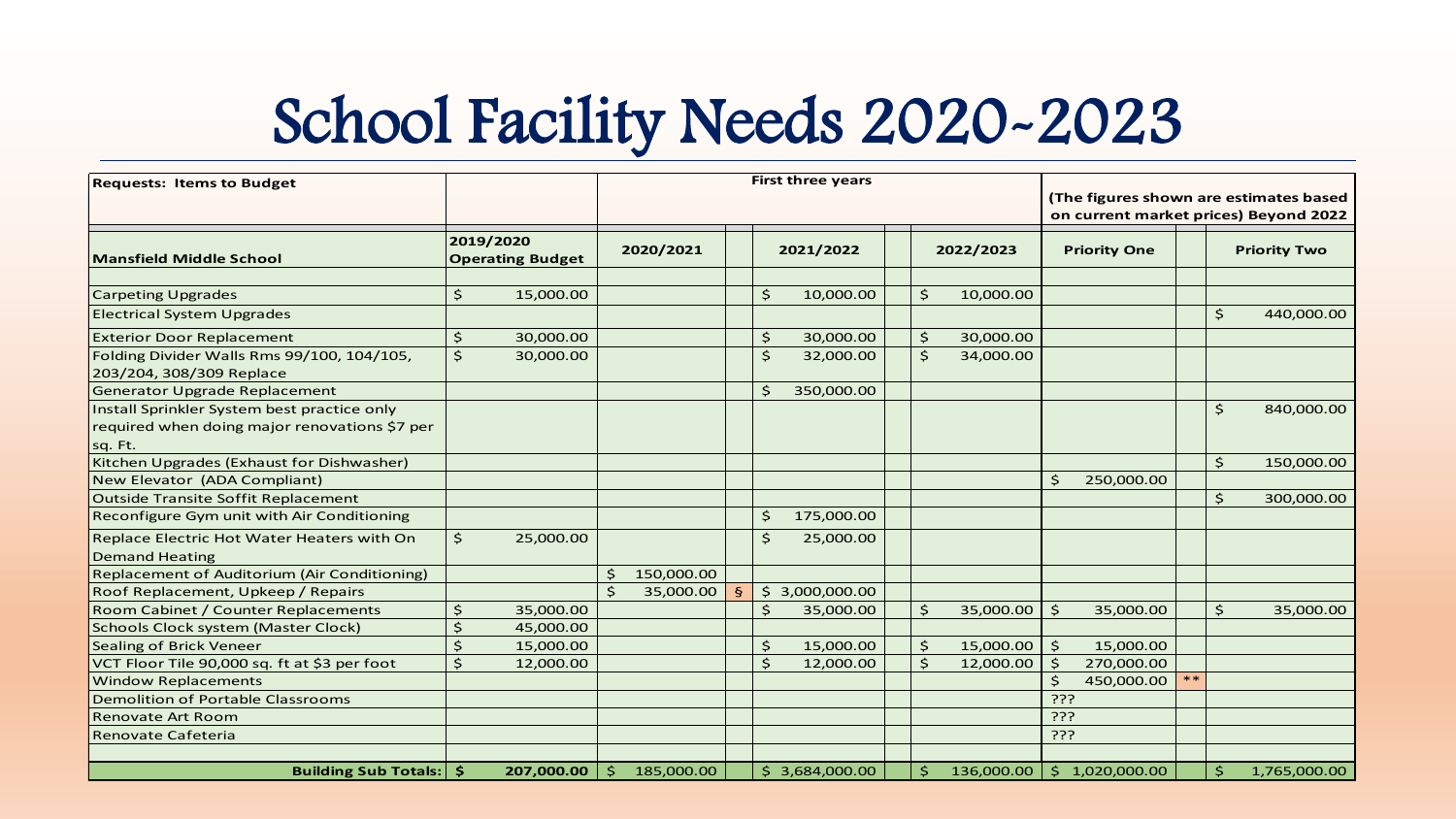#### Maintenance Needs

- Energy Increases (Fuel, Electric, Propane Natural Gas) \$22,890
- Building Repair Increase **\$39,000**
- Equipment Repair Decrease (\$10,310)

Total projected increase \$69,880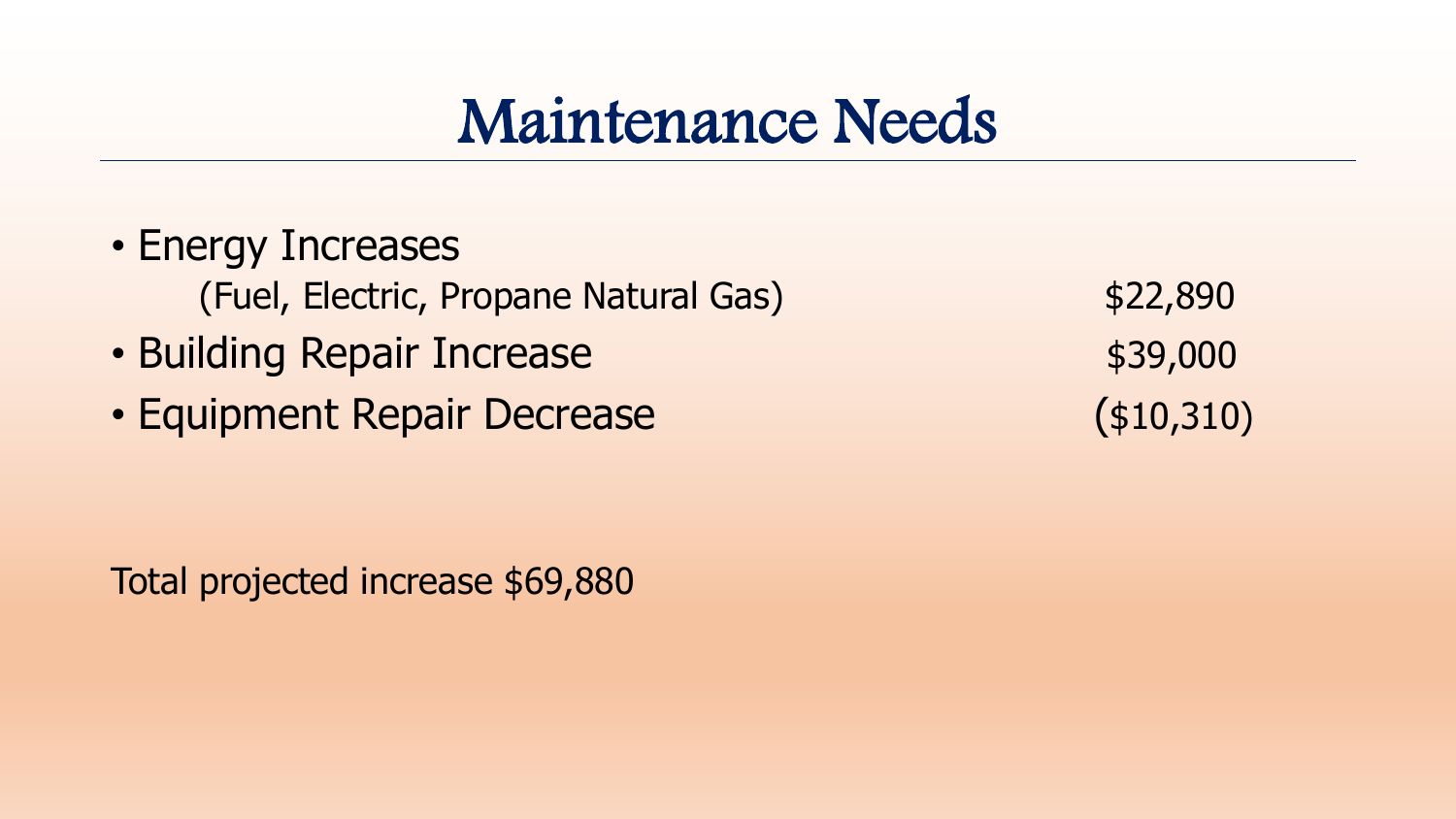#### Transportation Budget Highlights

- Continue to provide efficient, cost effective transportation of students
- Includes contracted increase of 3.3%
- Current contract expires June 30, 2021

Total projected increase \$61,330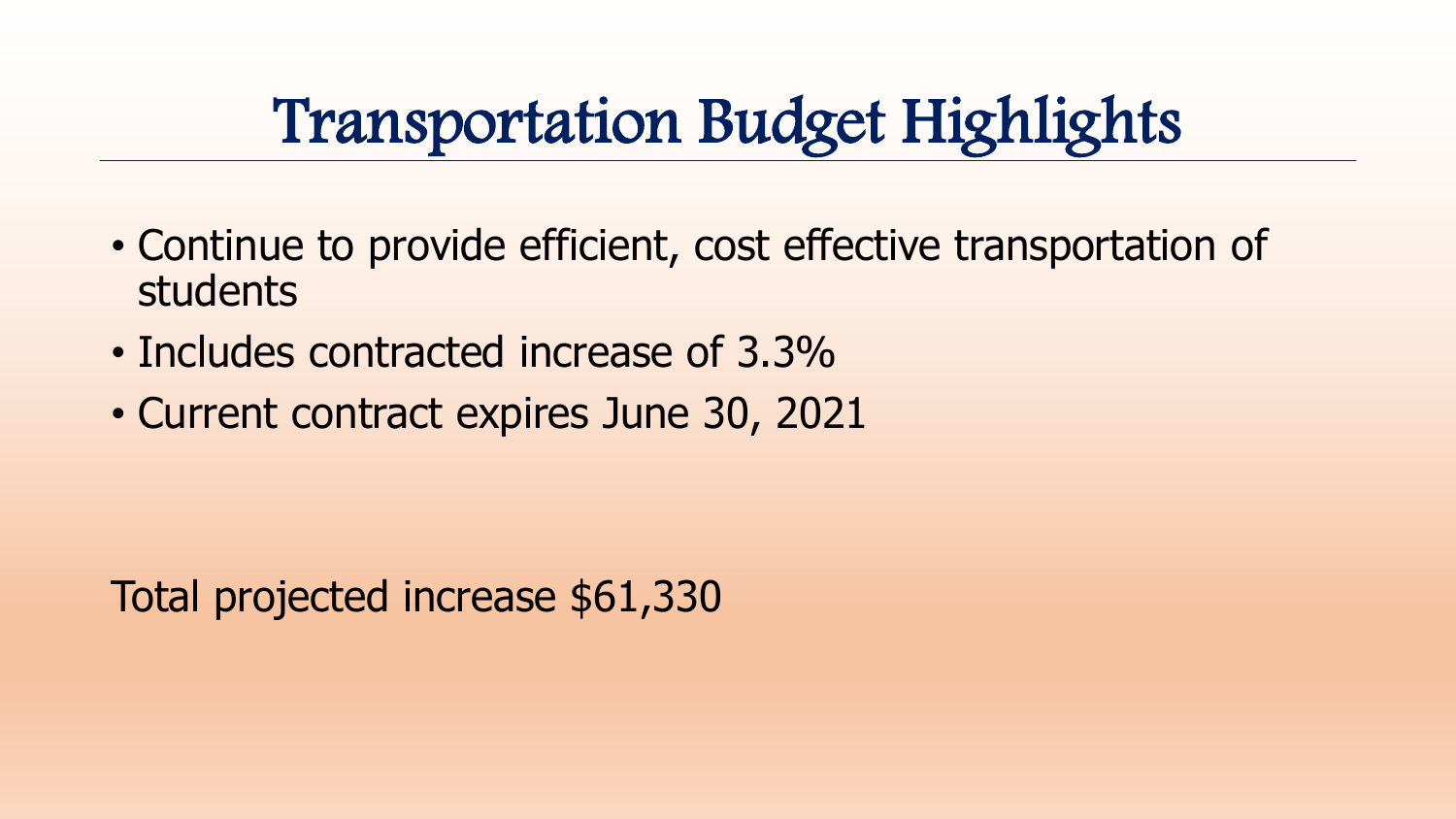# Employee Benefits Budget Highlights

- Social Security, Medicare, Workers' Comp Insurance
- Health Insurance
	- Reduced number of participants
	- Average premium reduction of 5.5%
	- Overall reduction of \$465,420
- Municipal Employees Retirement System (MERS)
	- Contribution rate increase from 13.73% to 15.24%
	- Estimated increase of \$128,120

```
Total projected decrease = ($317,190)
```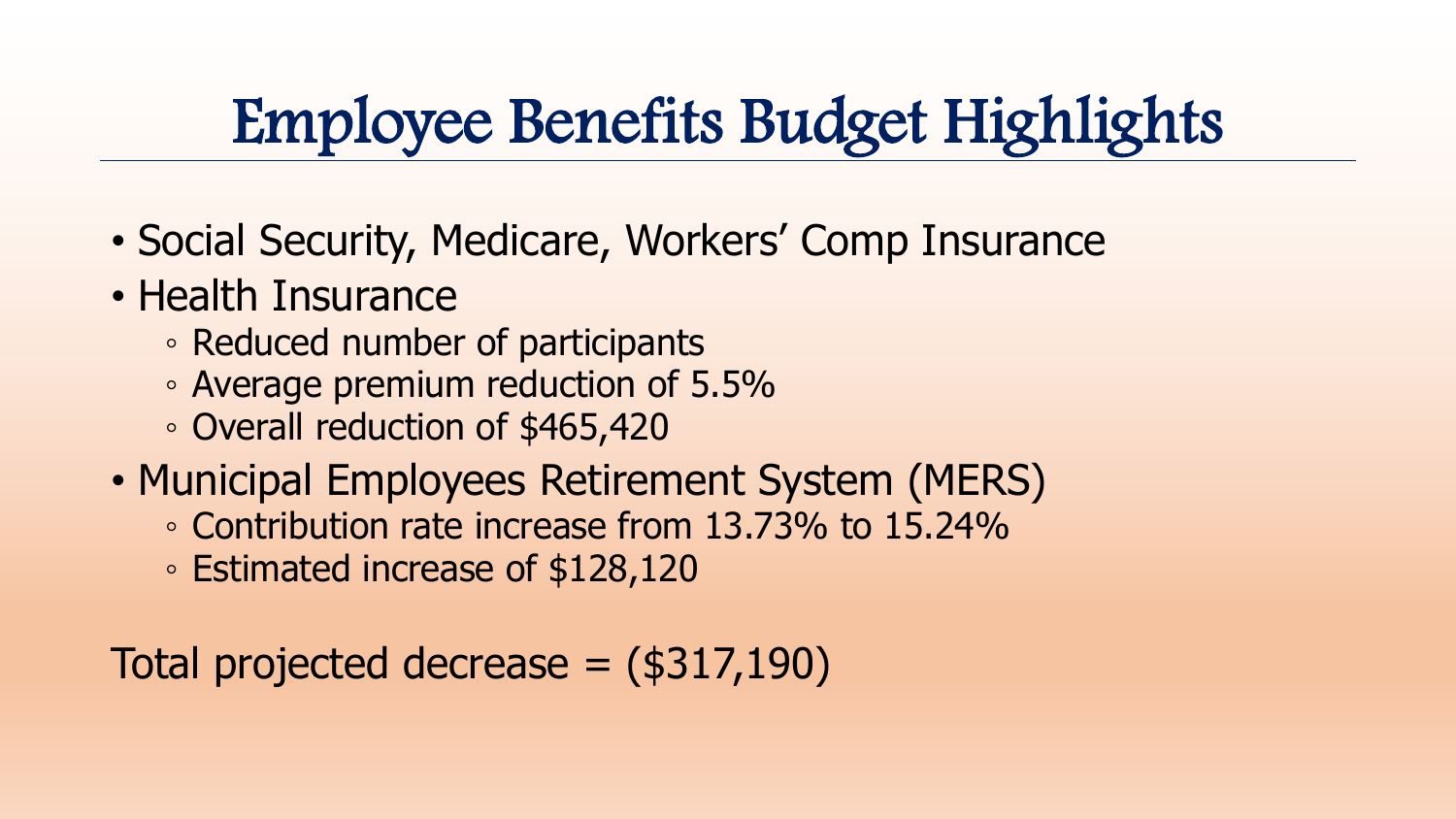

- Suzuki
	- No change to program
	- Students pay \$200, Board pays \$175
	- Covers the cost of instructors
- Oak Grove School
	- Provide nursing services at the Montessori school
	- Pursuant to State law
- Food Services
	- Self-Sustaining Program
	- Meal price to be reviewed Spring 2020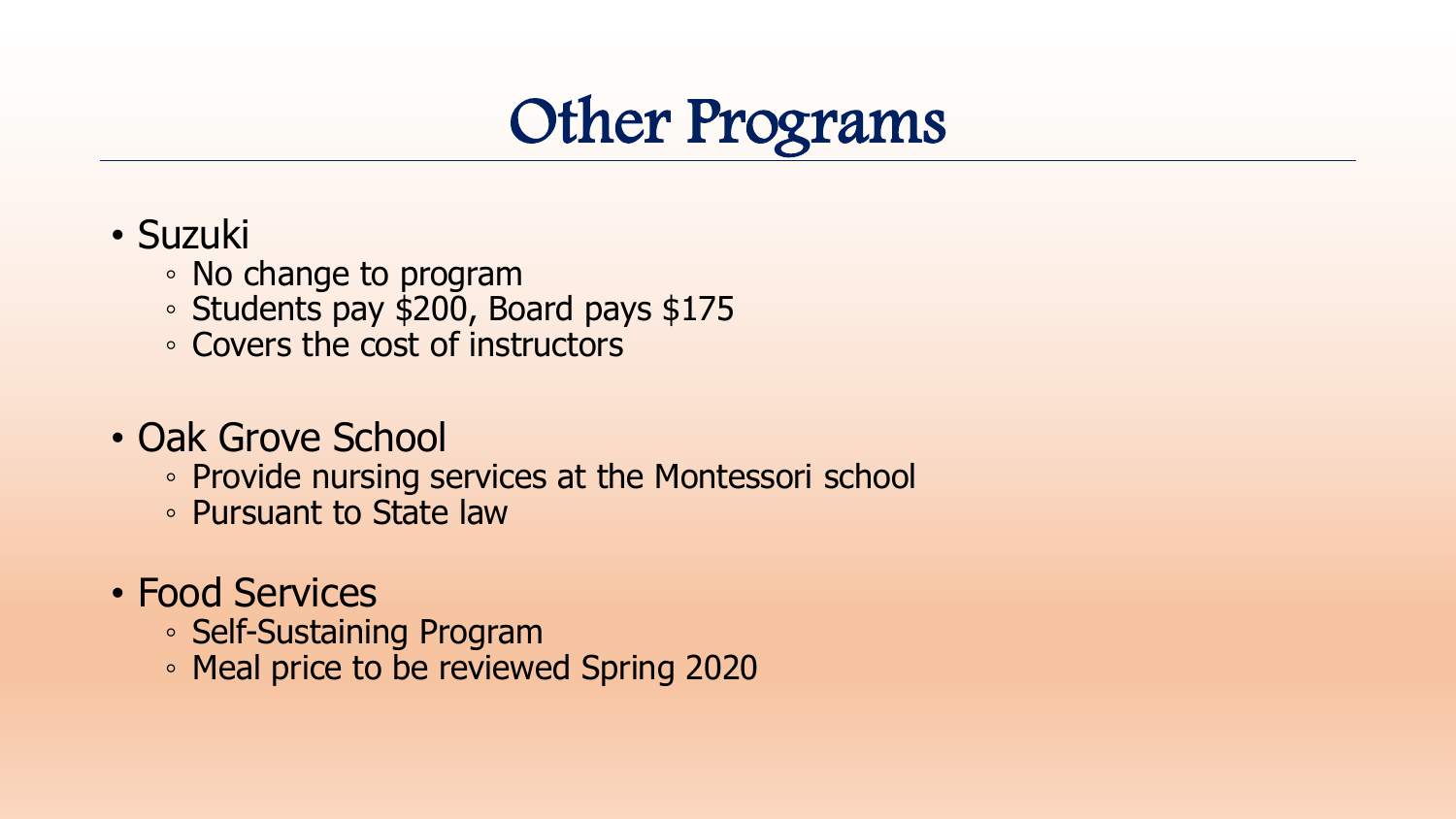

- IT Upgrades, Maintenance  $$150,000$
- Facility Maintenance \$150,000

Total - \$300,000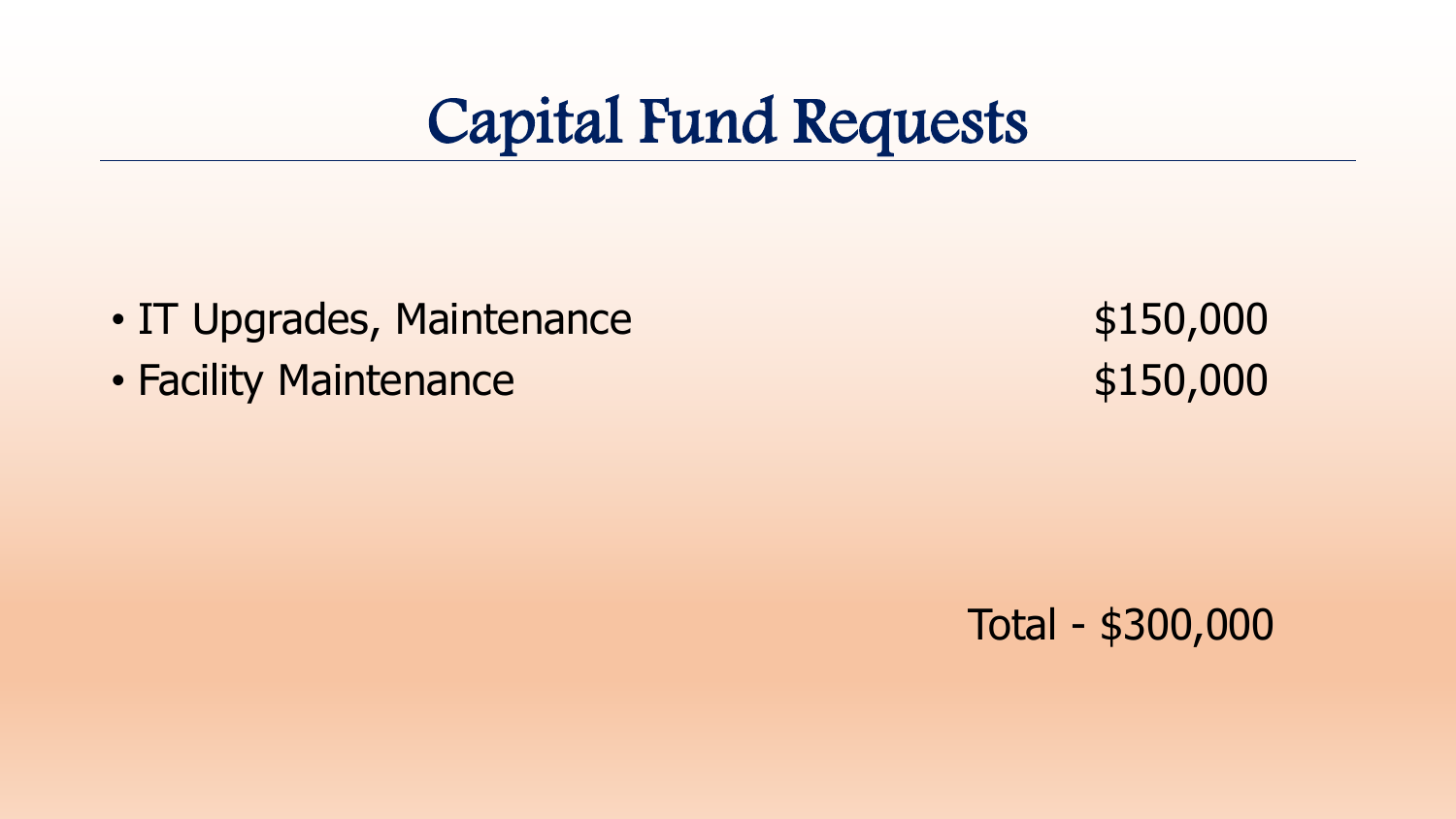### Major Recurring Grants

- IDEA, Sec. 611, Title VI (Children with Disabilities) \$274,739
- IDEA Part B, Section 619 (Preschool with Disabilities) \$ 16,592
- Title I Part A Improving Basic Programming  $$109,025$
- Title II Part A Teacher & Principal Training  $\qquad \qquad$  \$ 21,548
- Title III (English Learners Consortium)  $\qquad \qquad$  \$ 6,771
- Title IV Student Support and Academic Enrichment \$ 10,000 Total Grant Funding and the state of the state state state state state state state state state state state state state state state state state state state state state state state state state state state state state state s